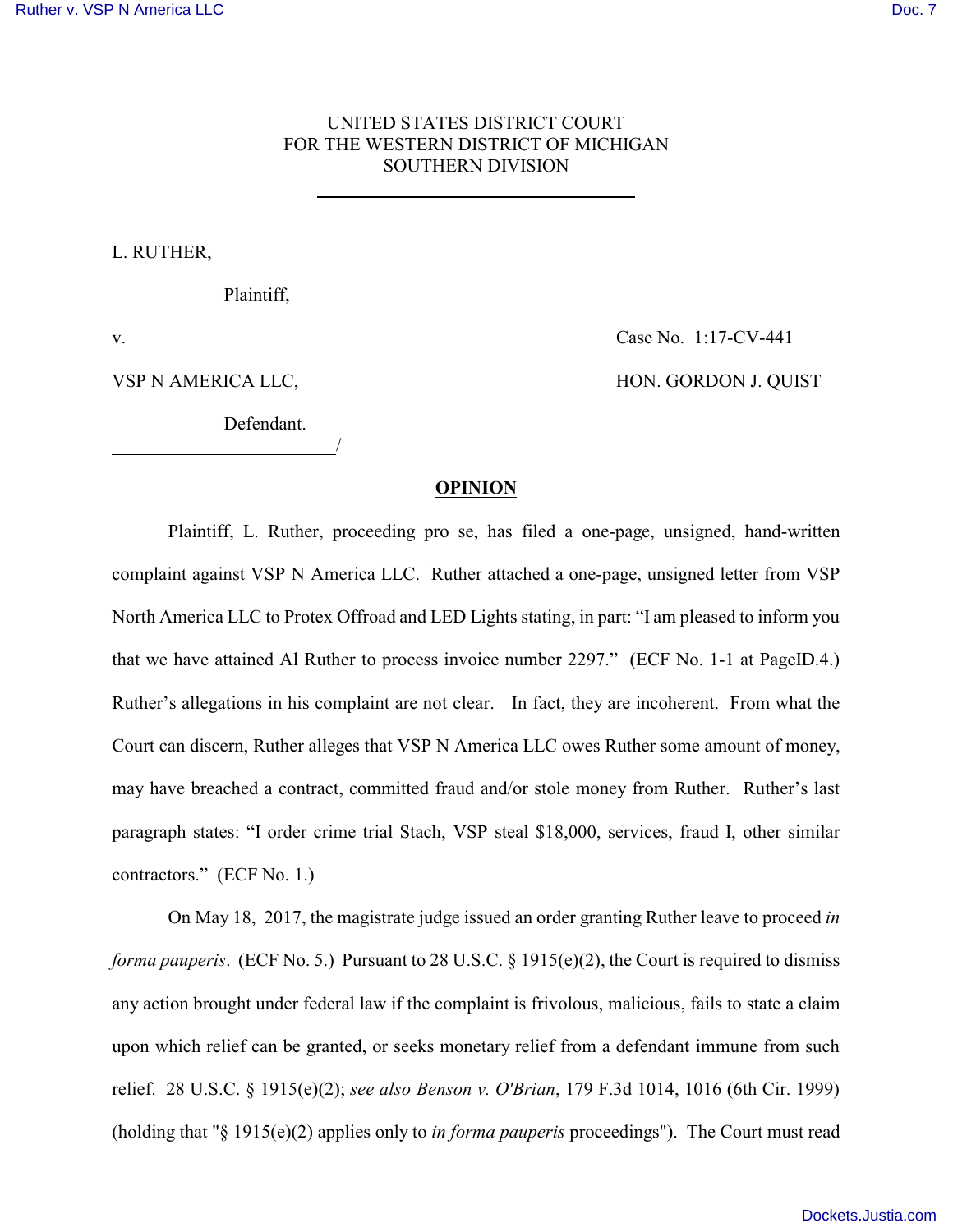Ruther's *pro se* complaint indulgently, *see Haines v. Kerner*, 404 U.S. 519, 520, 92 S. Ct. 594, 596 (1972), and accept his allegations as true, unless they are clearly irrational or wholly incredible. *Denton v. Hernandez*, 504 U.S. 25, 33, 112 S. Ct. 1728, 1733 (1992).

First, Ruther fails to sufficiently allege that this Court has jurisdiction over his claim or claims. Ruther cites no federal statutes, so there is no basis to conclude that Ruther invokes this Court's federal question jurisdiction 28 U.S.C. § 1331. In addition, Ruther fails to establish diversity jurisdiction under 28 U.S.C. § 1332(a). "Diversity jurisdiction requires two elements: complete diversity of the parties and an amount in controversy exceeding \$75,000." *Naji v. Lincoln*, 665 F. App'x 397, 400 (6th Cir. 2016) (citing § 1332). Even reading Ruther's complaint liberally, Ruther has not alleged that the amount in controversy exceeds \$75,000. Moreover, Ruther has not established diversity of citizenship. We know from the complaint that Ruther lives in Virginia and, is likely a Virginia citizenship. Ruther fails to establish that VSP N America, LLC is diverse—in other words, is not a citizen of Virginia. Although VSP N America LLC is located in Grand Rapids, Michigan, a limited liability company such as VSP N America LLC has the citizenship of its members. *Delay v. Rosenthal Collins Grp.*, 585 F.3d 1003, 1005 (6th Cir. 2009). Ruther fails to allege not only the members of VSP N America LLC, but also the citizenship of its members.

Even if the Court had jurisdiction over Ruther's complaint, it would still be subject to dismissal under  $\S 1915(e)(2)$  for failure to state a claim.

A complaint may be dismissed for failure to state a claim if "'it fails to give the defendant fair notice of what the . . . claim is and the grounds upon which it rests.'" *Bell Atlantic Corp. v. Twombly*, 550 U.S. 544, 555 (2007) (quoting *Conley v. Gibson*, 355 U.S. 41, 45-46 (1957). While a complaint need not contain detailed factual allegations, a plaintiff's allegations must include more than labels and conclusions. *Twombly*, 550 U.S. at 555; *Ashcroft v. Iqbal*, 556 U.S. 662, 678 (2009)